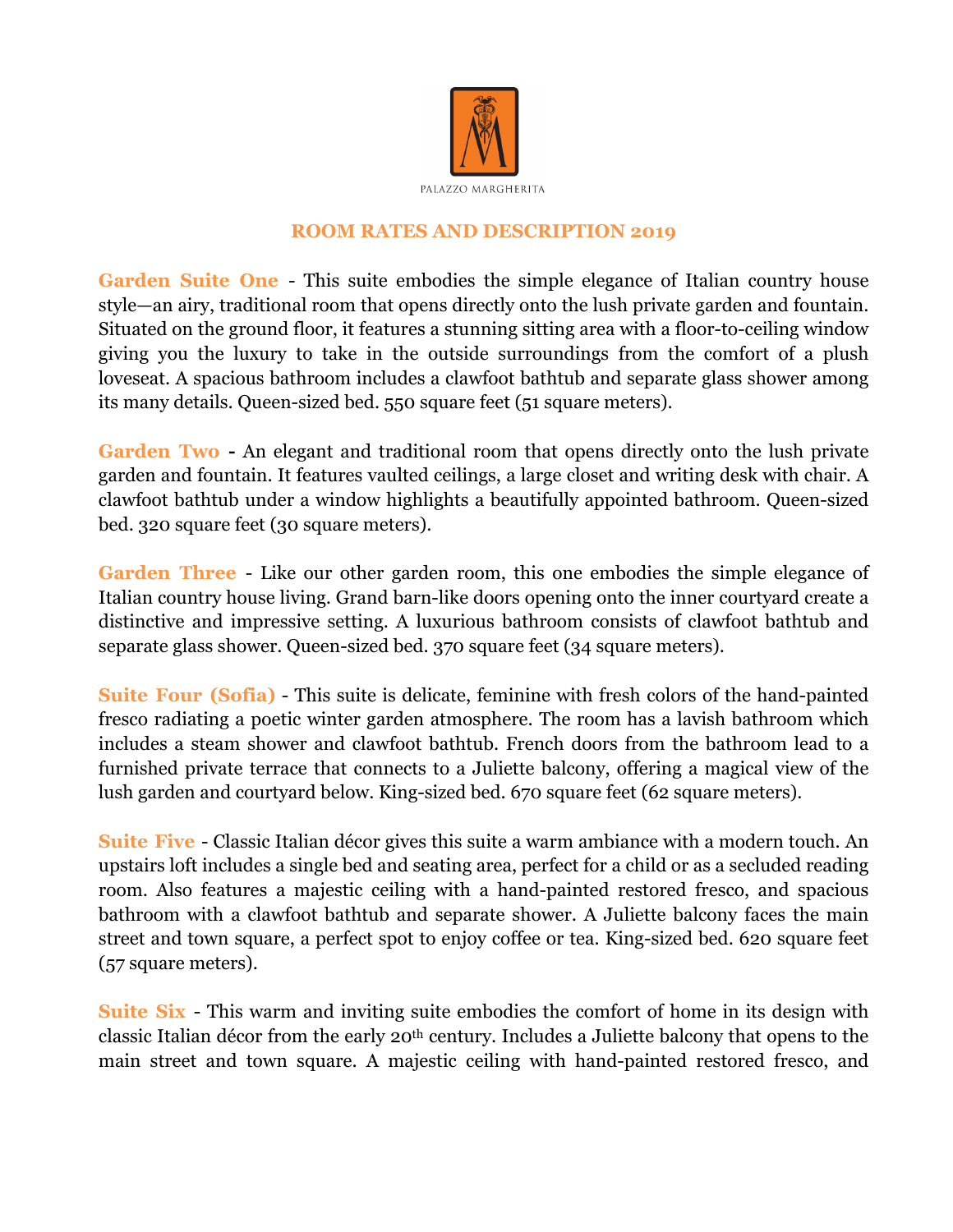spacious bathroom with a clawfoot bathtub and separate shower add to the charm of this suite. King-sized bed. 590 square feet (55 square meters).

**Suite Seven (Roman) -** This eclectic yet elegant suite has a decidedly international flair with its Art Deco furniture and lighting, an Art Deco inspired bathroom, and a restored fresco in the Arts and Crafts style. Includes a furnished terrace for dining or relaxing outdoors as well as a Juliette balcony that opens to the beautiful garden and courtyard below. A lavish bathroom includes a separate shower and clawfoot bathtub. King-sized bed. 470 square feet (43 square meters).

**Suite Eight (Gia)** - This romantic suite was designed as a gift to Gia Coppola, Francis's first granddaughter. Many years ago, when the Palazzo was still the private home of the Margherita family, owner Giuseppe asked local artisans to paint the ceiling of this suite with a romantic mythological scene (Cupid and Psyche) in order to bestow good fortune and a happy marriage for his beloved daughter. It gives us great pleasure to continue this tradition for our newlywed guests and we believe that spending a honeymoon in the Gia Suite assures good luck for a long and happy marriage! A large walk-in closet and separate dressing room add to the dramatic scale. A balcony offers a view of Bernalda's main street and town square, a perfect spot from which to enjoy the spectacle of unhurried, small-town life. A spacious bathroom includes a clawfoot bathtub and separate shower. King-sized bed. 780 square feet (70 square meters).

**Suite Nine (Francis)** - Our most spacious suite integrates subtle elements of Tunisian design—a historical influence in Southern Italy. The motif is meant to honor the Maestro's Tunisian-born grandmother, Maria Zasa. This picturesque suite has a furnished shared terrace overlooking the garden and courtyard. A luxurious bathroom includes a clawfoot bathtub and separate shower and a wood-burning fireplace. Walls and high ceilings feature beautifully painted frescoes. King-sized bed. 795 square feet (73 square meters).